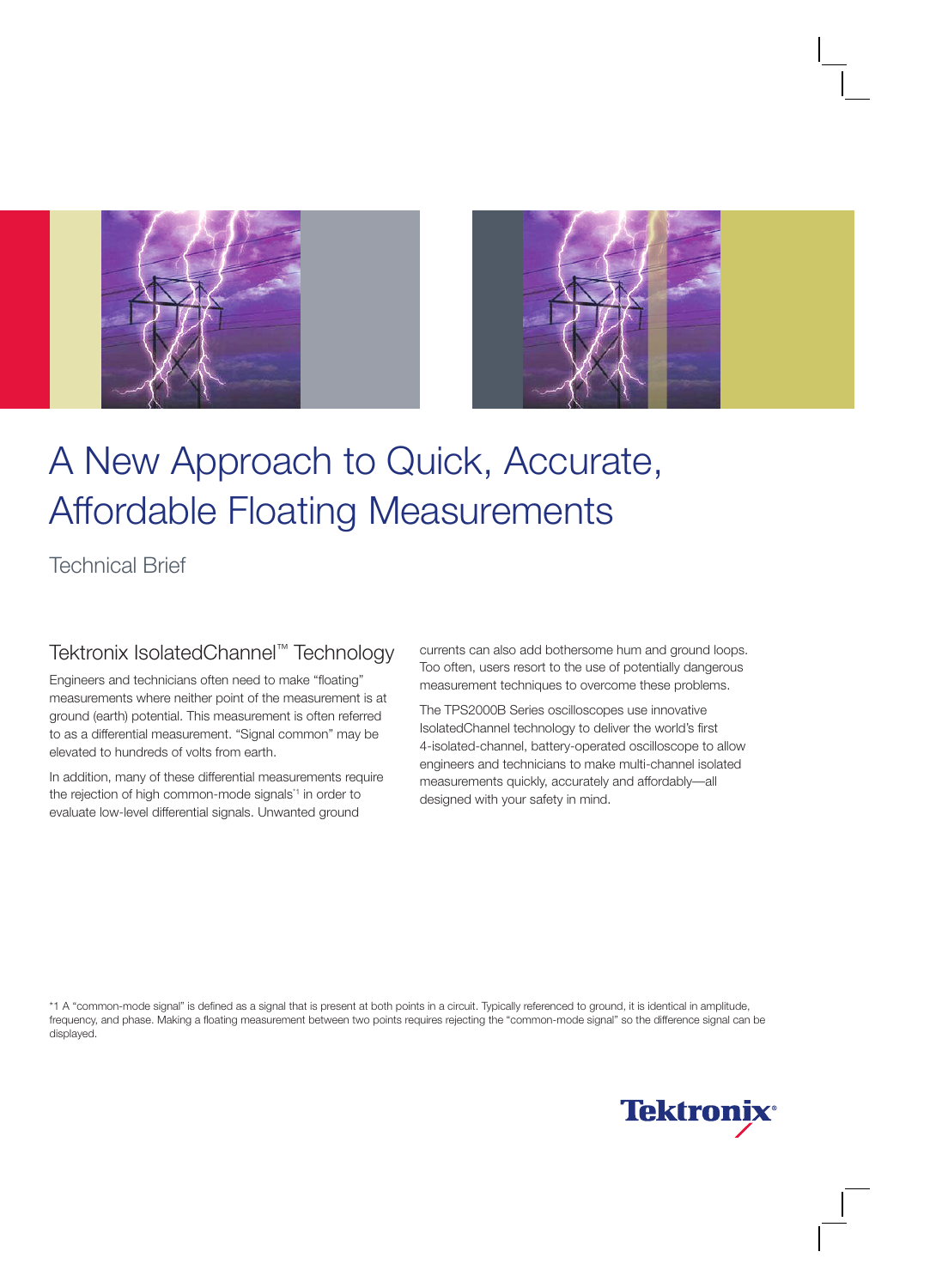# Floating an Oscilloscope: A Definition

"Floating" a ground-referenced oscilloscope is the technique of defeating the oscilloscope's protective grounding system disconnecting "signal common" from earth, by either defeating the grounding system or using an isolation transformer. This technique allows accessible parts of the instrument such as chassis, cabinet, and connectors to assume the potential of the probe ground lead connection point. This technique is dangerous, not only from the standpoint of elevated voltages present on the oscilloscope (a shock hazard to the operator), but also due to cumulative stresses on the oscilloscope's power transformer insulation. This stress may not cause immediate failure, but may lead to future dangerous failures (a shock and fire hazard), even after returning the oscilloscope to properly grounded operation.

Not only is floating a ground-referenced oscilloscope dangerous, but the measurements are often inaccurate. This potential inaccuracy results from the total capacitance of the oscilloscope chassis being directly connected to the circuitunder-test at the point where the ground lead is connected.

### A Guide to Making Quick, Accurate and Affordable Floating Measurements

There are several products that enable you to make floating measurements, but they may lack the versatility, accuracy or affordability that you need. In addition, there are four key

measurement considerations that a user needs to take into account when selecting the right product to make an accurate floating or differential measurement:

- 1. What is the differential measurement range?
- 2. What is the common mode measurement range?
- 3. What are the loading characteristics of the probe? Are they balanced or unbalanced?
- 4. What is the Common Mode Rejection Ratio (CMRR) over the measurement frequency range?

### Management and Safety in the **Workplace**

While the subject of this technical note is floating measurements, some definitions of terms and general precautions must be understood before proceeding. Historically, floating measurements have been made by knowingly defeating the built-in safety ground features of oscilloscopes or measurement instruments in various manners.

#### THIS IS AN UNSAFE AND DANGEROUS PRACTICE AND SHOULD NEVER BE DONE!

Instead, this technical note describes instruments, accessories, and practices that can make these measurements safely as long as standard safety practices and precautions are observed.

When making measurements on instruments or circuits that are capable of delivering dangerously high-voltage, highcurrent power, measurement technicians should always treat exposed circuits, bus-bars, etc., as being potentially "live," even when circuits have been shut off or disconnected. This is particularly true when connecting or disconnecting probes or test leads.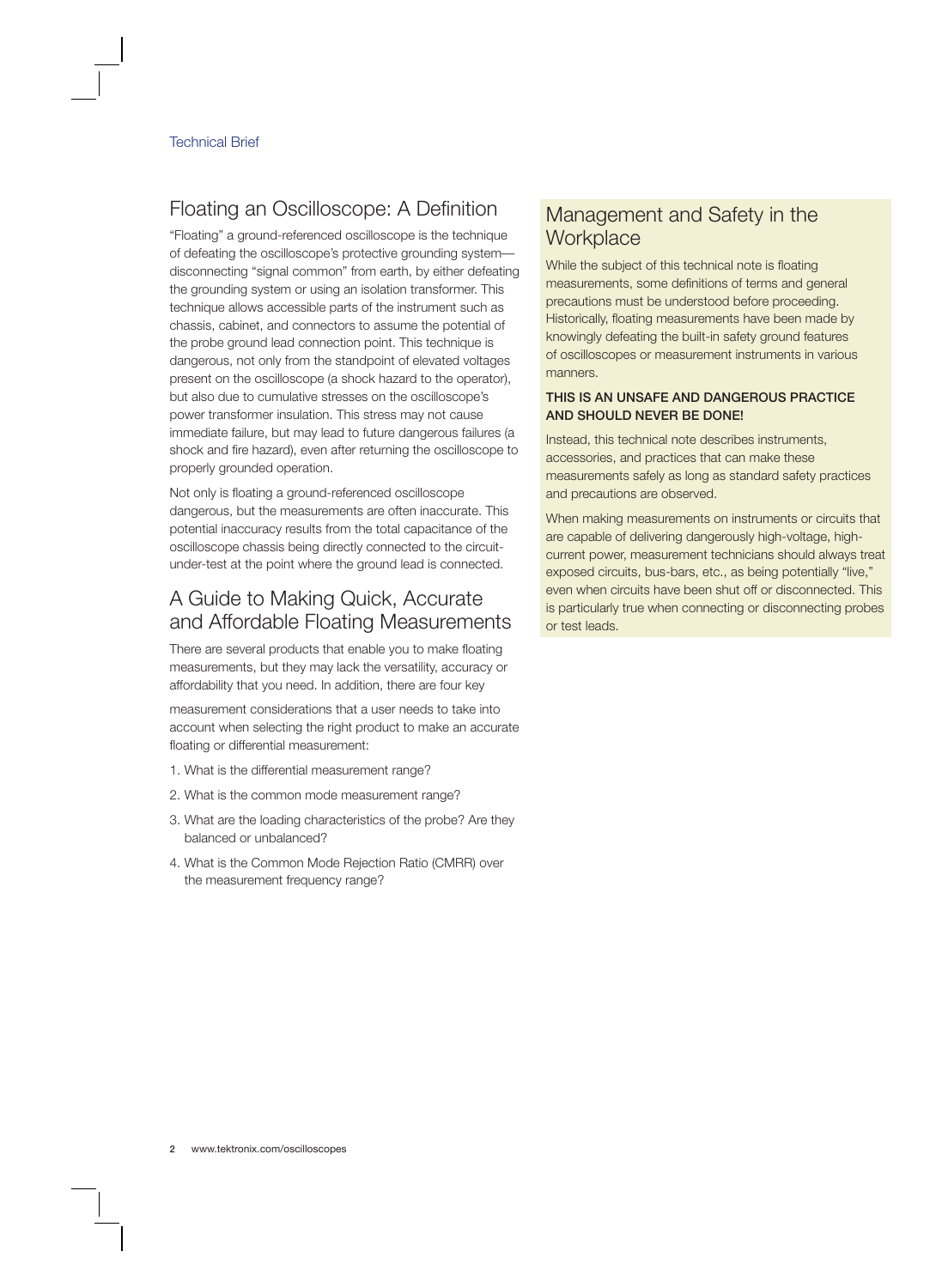

Figure 1. A floating measurement in which dangerous voltages occur on the oscilloscope chassis. V1 may be hundreds of volts!

# Traditional Oscilloscopes

Traditional oscilloscopes are limited to making groundreferenced measurements. Let's examine why:

- Most oscilloscopes have their "signal common" terminal connected to the protective grounding system, commonly referred to as "earth" ground or just "ground." This is done so that all signals applied to, or supplied from, the oscilloscope have a common connection point. This common connection point is usually the oscilloscope chassis and is held at (or very near to) zero volts by virtue of the third-wire ground in the power cord for AC-powered equipment. It also means that, with few exceptions, all measurements must be made with respect to earth ground. This constrains the typical oscilloscope (at least in a single measurement) from being used to measure potential differences between two points where neither point is at earth ground.
- A common, but risky, practice is to disconnect the oscilloscope's AC main power cord ground and attach the probe ground lead to one of the test points. Tektronix strongly recommends against this unsafe measurement practice. Unfortunately, this practice puts the instrument chassis, which is no longer grounded to earth, at the same voltage as the test point that the probe ground lead is connected to. The user touching the instrument becomes



Figure 2. Ringing caused by parasitic inductance and capacitance distorts the signal and invalidates measurements.

the shortest path to earth ground. Figure 1 illustrates this dangerous situation. V1 is the "offset" voltage above true ground, and VMeas is the voltage to be measured. Depending upon the unit-under-test (UUT), V1 may be hundreds of volts, while VMeas might be a fraction of a volt.

- **Floating the chassis ground in this manner threatens the** user, the UUT, and the instrument. In addition, it violates industrial health and safety regulations, and yields poor measurement results. Moreover, line-powered instruments exhibit a large parasitic capacitance when floated above earth ground. As a result, floating measurements will be corrupted by ringing, as shown in Figure 2.
- Battery-operated oscilloscopes, such as the TDS3000C Series oscilloscopes, when operated from AC line power using a standard power cord, exhibit the same limitations as traditional oscilloscopes. However, AC power is not always available where you want to make oscilloscope measurements. In the case of the TDS3000C Series oscilloscopes, the optional battery pack (TDS3BATC) allows you to operate the oscilloscope without the need for AC power. However, it can only make safe floating measurements up to 30 VRMS.
- Traditional oscilloscopes emphasize performance (bandwidth, versatility), trading off the ability to make floating measurements.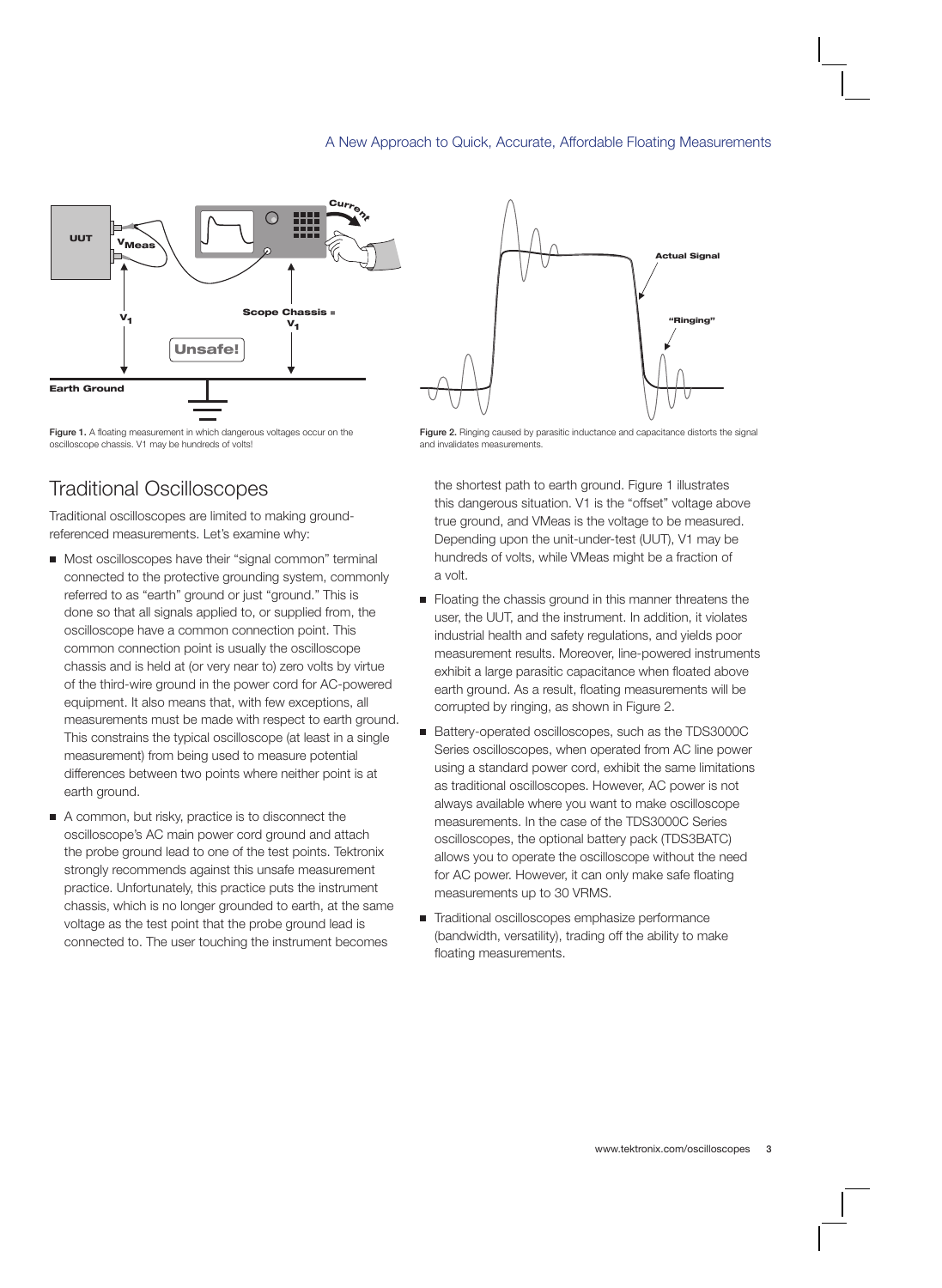### Differential or Isolated Probes

Differential or isolated probes offer a safe and reliable way to adapt a grounded oscilloscope to make floating measurements. Neither of the two probe contacts need be at earth ground and the probe system as a whole is isolated from the oscilloscope's chassis ground.

Differential probes offer a balanced impedance load to the device-under-test (DUT). However, they add a layer of cost and complexity to the measurement apparatus. They may require an independent power supply, and their gain and offset characteristics must be factored into every measurement. Differential probe-equipped oscilloscopes emphasize performance and safety (bandwidth, isolation), trading off form-factor benefits such as portability and cost.

#### Signal Fidelity Begins at the Probe Tip

An oscilloscope is actually a measurement system consisting of preamplifiers, acquisition/measurement circuits, displays, and probes. The role of the probe is sometimes overlooked. Nevertheless, improper probes or probing techniques can affect the measurement outcome. Obviously, it's essential to use compatible probes that match the instrument's bandwidth and impedance.

Less understood is the effect of ground-lead inductance. As lead length increases, parasitic inductance increases  $(L<sub>parasific</sub>$  in Figure A).  $L<sub>parasitic</sub>$  is in the signal path and forms a resonant LC circuit with the inherent parasitic capacitance of the oscilloscope  $(C_{\text{parasitic}})$ . As  $L_{\text{parasitic}}$  increases, the resonant frequency decreases, causing "ringing" (see Figure 2) that visibly interferes with the measured signal. Simply stated, the common lead must be as short as physical constraints of the circuit-under-test will allow.

In regard to capacitance, even isolated, battery-powered oscilloscopes exhibit capacitance with respect to earth ground. In Figure A, C<sub>parasitic</sub> describes the oscilloscope's parasitic capacitance from its ground reference (through the isolated housing) to earth ground. Like parasitic inductance,  $C_{\text{parasitic}}$  must be kept to a minimum in order to force the resonant frequency of the LC circuit as high as possible. If  $C_{\text{parasitic}}$  is large, ringing may occur within the test frequency range, hampering the measurement.

An instrument's parasitic capacitance to ground is dictated by its internal design. The physical environment can also prompt ringing. Holding the instrument or placing it on a large conductive surface during measurements can actually increase C<sub>parasitic</sub> and lead to ringing. For extremely sensitive measurements, it might even be necessary to suspend the oscilloscope in mid-air!



Figure A. Parasitic inductance and capacitance can affect measurement quality.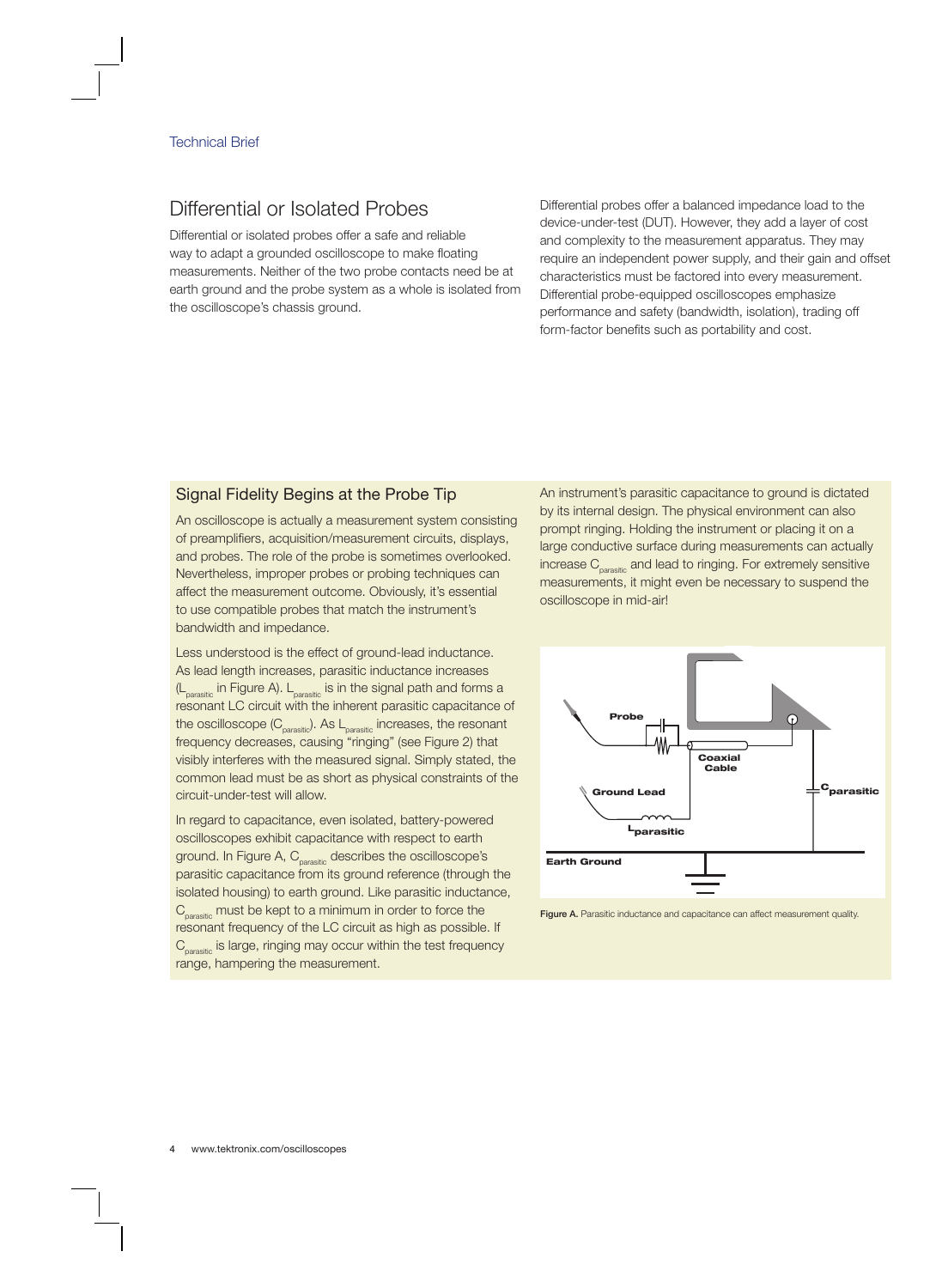

Figure 3. TPS2000B Series oscilloscope's IsolatedChannel architecture provides complete isolation from dangerous voltages.

### A New Approach to Quick, Accurate, Affordable Floating Measurements

The most common method of isolation in a wide bandwidth oscilloscope system in use today is a two-path approach in which the input signal is broken up into two signals: low frequency and high frequency. This approach requires expensive optocouplers and wideband linear transformers for each input channel.

The TPS2000B Series uses an innovative approach, IsolatedChannel technology, which eliminates the two-path method and uses only one wideband signal path for each input channel—from DC to the bandwidth of the oscilloscope. This patent-pending technology enables Tektronix to offer the world's first four-input IsolatedChannel, low-cost, batteryoperated oscilloscope, featuring eight hours of continuous battery operation. The TPS2000B Series oscilloscopes are ideal for engineers and technicians who need to make fourchannel isolated measurements and need the performance and ease-of-use of a low-cost, battery-operated oscilloscope.

The TPS2000B Series' four IsolatedChannel input architecture provides true and complete channel-to-channel isolation for both the "positive" input and the "negative reference" leads, including the external trigger input. Figure 3 illustrates the IsolatedChannel concept.

The most demanding floating measurement requirements are found in power control circuits, such as motor controllers and uninterruptible power supplies, and industrial equipment. In such application areas, voltages and currents may be large enough to present a threat to users and test equipment.

IsolatedChannel technology is the preferred solution for measurement quality and is designed with your safety in mind.\*2 The TPS2000B oscilloscopes offer an ideal solution when a large common mode signal is present. True channelto-channel isolation minimizes parasitic effects; the smaller mass of the measurement system is less prone to interaction with the environment. A properly isolated battery-powered instrument doesn't concern itself with earth ground. Each of its probes has a "Negative Reference" lead that is isolated from the instrument's chassis, rather than a fixed ground lead. Moreover, the "Negative Reference" lead of each input channel is isolated from that of all other channels. This is the best insurance against dangerous short circuits. It also minimizes the signal-degrading impedance that hampers measurement quality in single-point grounded instruments.

The TPS2000B Series oscilloscope inputs are always floating whether operated from battery power or connected to AC power through an AC power adapter. Thus, these oscilloscopes do not exhibit the same limitations as traditional oscilloscopes.

#### Speed Debug and Characterization with DRT Sampling Technology

The TPS2000B Series oscilloscopes offer digital realtime (DRT) acquisition technology that allows you to characterize a wide range of signal types on up to four channels simultaneously. Up to 2 GS/s real-time sample rate is the key to the extraordinary bandwidth—200 MHz in the TPS2024B. This bandwidth/sample rate combination makes it easy to capture the high-frequency information, such as glitches and edge anomalies, that eludes other oscilloscopes in its class, so that you can be sure to get a complete view of your signal to speed debug and characterization.

\*2 Do not float the P2220 probe common lead to > 30 VRMS. Use the P5122 probe (floatable to 600 VRMS CAT II or 300 VRMS CAT III) or a similarly rated passive high-voltage probe, or an appropriately rated high-voltage differential probe when floating the common lead above 30 VRMS, subject to the ratings of such high-voltage probe.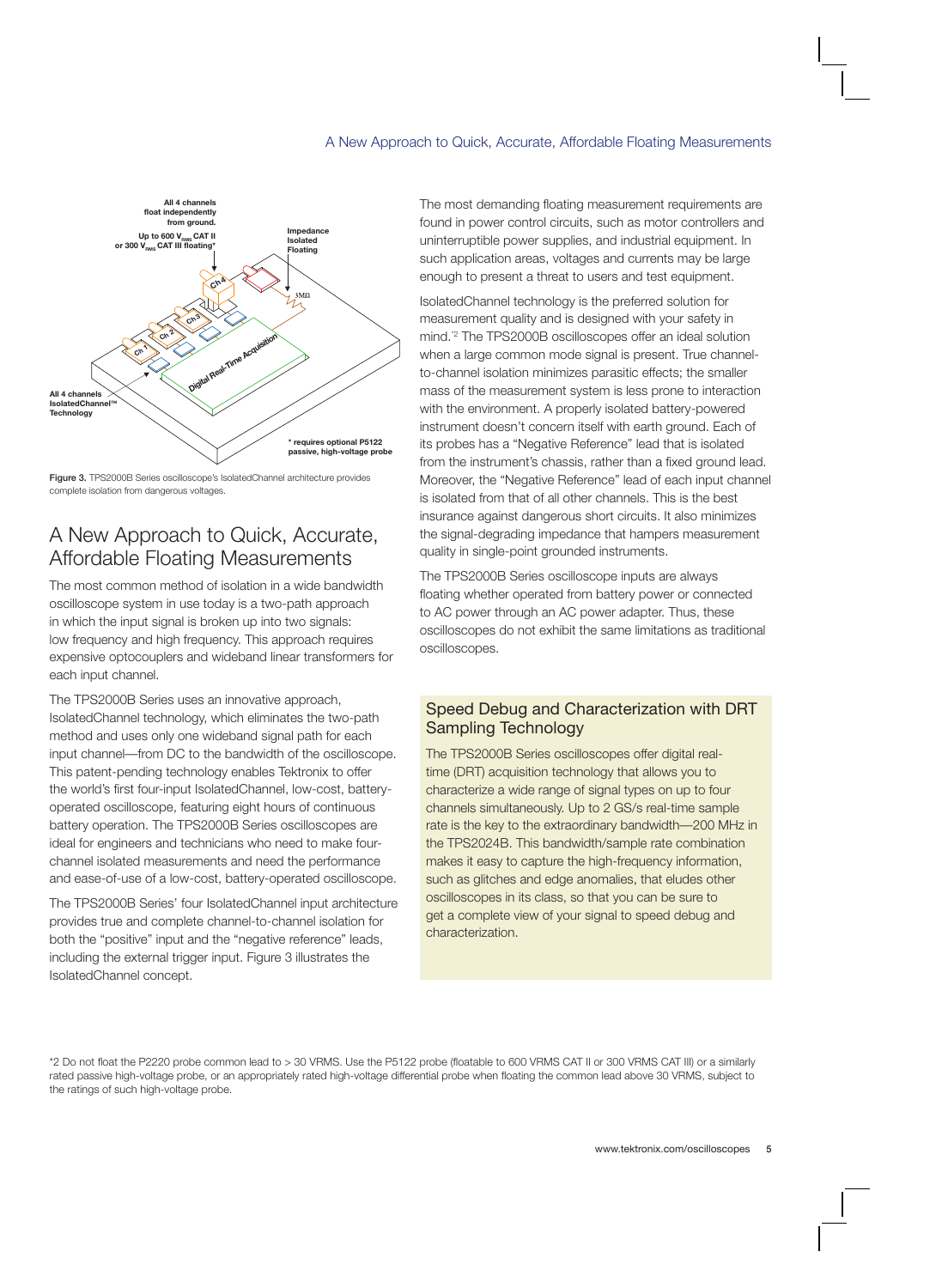

Figure 4. The 4-channel TPS2024B oscilloscope's channel-to-channel isolation eliminates cross-talk effects when large and small signals are captured simultaneously.

### Making Quick, Accurate Floating Measurements with TPS2000B Series **Oscilloscopes**

#### Power Control Circuits

Power control technologies use both high-power silicon components and low-power logic circuits. The switching transistors at the heart of most power control circuits require measurements not referenced to ground. Moreover, the power circuit may have a different ground point (and therefore a different ground level) than the logic circuit, yet the two often must be measured simultaneously.

The channel-to-channel isolation of the TPS2000B Series provides a real-world measurement advantage in addition to its obvious safety benefits. Figure 4 is a screen image depicting waveforms taken at two different points in a power control circuit. Notice that the lower waveforms are about 200  $A_{p-p}$ , while the upper trace is about 5  $V_{p-p}$ . Because each of the TPS channels is fully isolated from the other (including the negative reference leads), and equipped with its own uncompromised Digital Real Time digitizer, there's no crosstalk between the two signals. Were the oscilloscope channels not adequately isolated, there might be misleading artifacts coupled from the 200 A signal to the smaller waveform; these might be misinterpreted as a circuit problem when in reality it's an instrument problem. The ability of the TPS Series to discretely capture two waveforms of vastly differing amplitudes reduces guesswork and improves productivity.

#### Harmonics Measurements Reveal Unseen Power Problems

An understanding of the harmonics within a power grid is essential to the safe and cost-effective use of electrical power. Line harmonics are a growing problem in a world moving increasingly toward nonlinear power supplies for most types



Figure 5. Harmonic distortion measurements.

of electronic equipment. Nonlinear loads, such as switching power supplies, tend to draw non-sinusoidal currents. Their impedance varies over the course of each cycle, creating sharp positive and negative current peaks rather than the steady curve of a sine wave. The rapid changes in impedance and current in turn affect the voltage waveform on the power grid. As a result, the line voltage is corrupted by harmonics; the normally sinusoidal shape of the voltage waveform may be flattened or distorted.

There's a limit to the amount of harmonic distortion that equipment can tolerate. Load-induced harmonics can cause motor and transformer overheating, mechanical resonances, and dangerously high currents in the neutral wires of threephase equipment. In addition, line distortions may violate regulatory standards in some countries.

The TPS2024B's comprehensive, four-channel capability, along with its optional power analysis software, enables connection to all three conductors of a three-phase system to measure and analyze line harmonics. Its "Harmonics" mode invoked with a single button–captures the fundamental frequency plus harmonics through 50. Using only the oscilloscope's standard voltage probe, it's possible to execute a harmonic voltage measurement. An optional current probe acquires current harmonics with the same ease.

Figure 5 illustrates a current harmonic measurement. The amplitudes are computed by the instrument's internal DFT (Discrete Fourier Transform) algorithm. In this case the bar graph reveals a very strong fifth harmonic level. Excessive fifth harmonic levels (along with certain other odd harmonics) are a classic cause of neutral-wire currents in three-phase systems.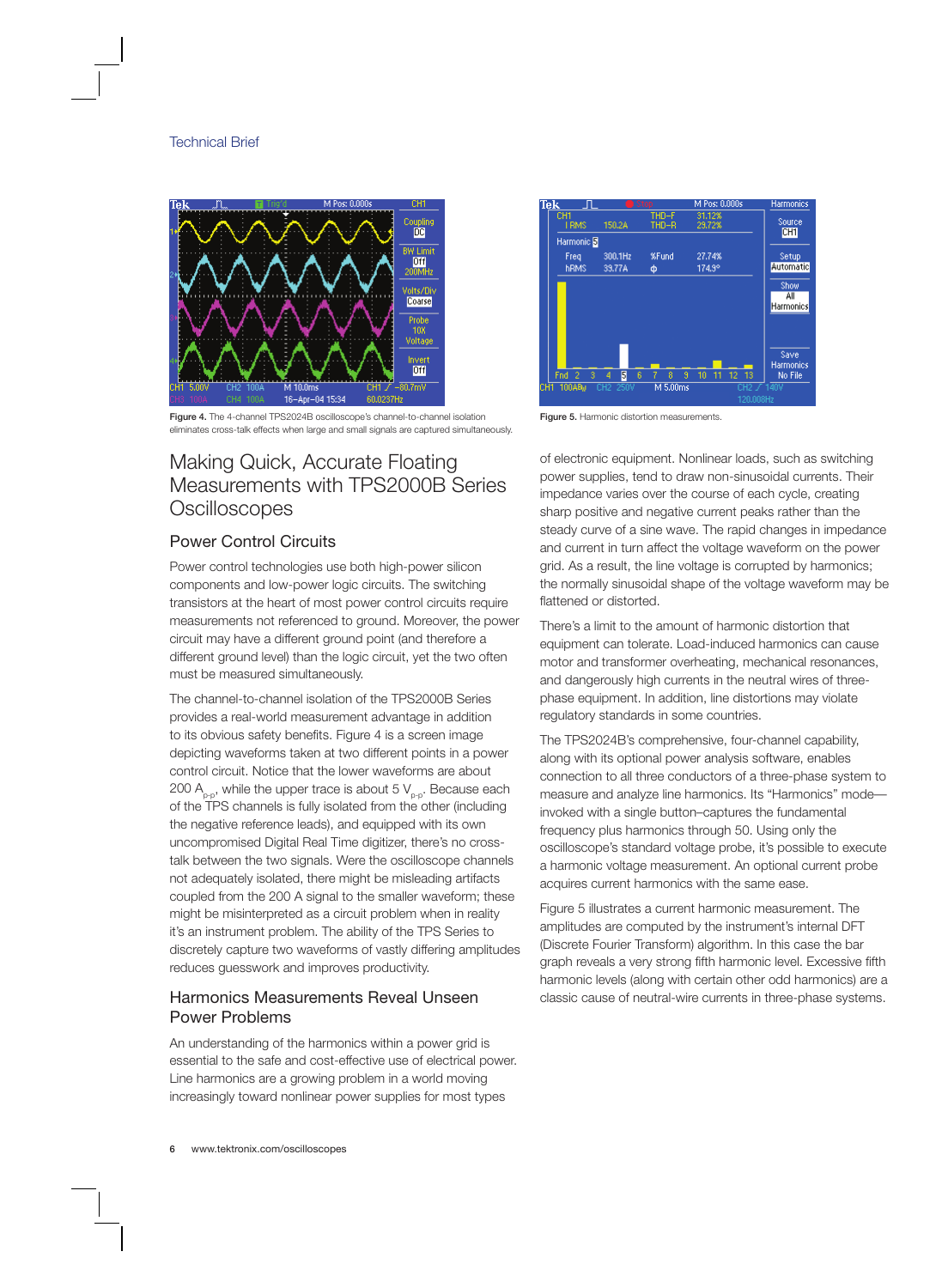

Figure 6. TPS Series' instantaneous power analysis.



Figure 8. TPS Series' dv/dt and di/dt cursors (dv/dt cursors shown).

#### Power Readings—More than Just Watts

Voltage and current measurements are by nature straightforward and absolute. A test point has only one voltage and one current value at a given instant in time. In contrast, power measurements are voltage-, current-, time-, and phasedependent. Terms like "reactive power" and "power factor," which were devised to characterize this complex interaction, are not so much measurements as computations.

The power factor is of particular interest in these computations. This is because many electrical power providers charge a premium to users whose power factor is not sufficiently close to 1.0, the ideal value. At a power factor of 1.0, voltage and current are in phase. Inductive loads especially large electric motors and transformers—cause voltage and current to shift phase relative to each other, reducing the power factor. Some utility companies apply a surcharge in such cases because the inefficiency causes energy loss in the form of heat in the power lines. There are procedures to remedy power factor problems, but first the power characteristics must be quantified.



Figure 7. TPS Series' waveform analysis.



Figure 9. TPS Series' switching loss display showing turn-on, turn-off and conduction losses

The TPS Series embraces a full suite of power measurements. Among these are true power, reactive power, crest factor, phase relationships, di/dt and dv/dt, and of course power factor. Figures 6, 7 and 8 show TPS Series screen images summarizing these and other power measurements. All of the measurements, with the exception of waveform analysis and phase relationships, require a current probe (or its equivalent) and a voltage probe working in tandem. All of these measurements employ the instrument's one-button application function.

#### Measuring Switching Loss to Improve Product Efficiency

Today's power designers face increasing pressure to improve the efficiency of their power designs. A major factor affecting the efficiency is the power loss occurring in the switching section of the design. Optimizing this factor can prove complex.

The TPS Series allows the designer to look at switching losses in their design through the instrument's one-button application function. The switching loss will be characterized as turn-on loss, turn-off loss, conduction loss and total device loss.